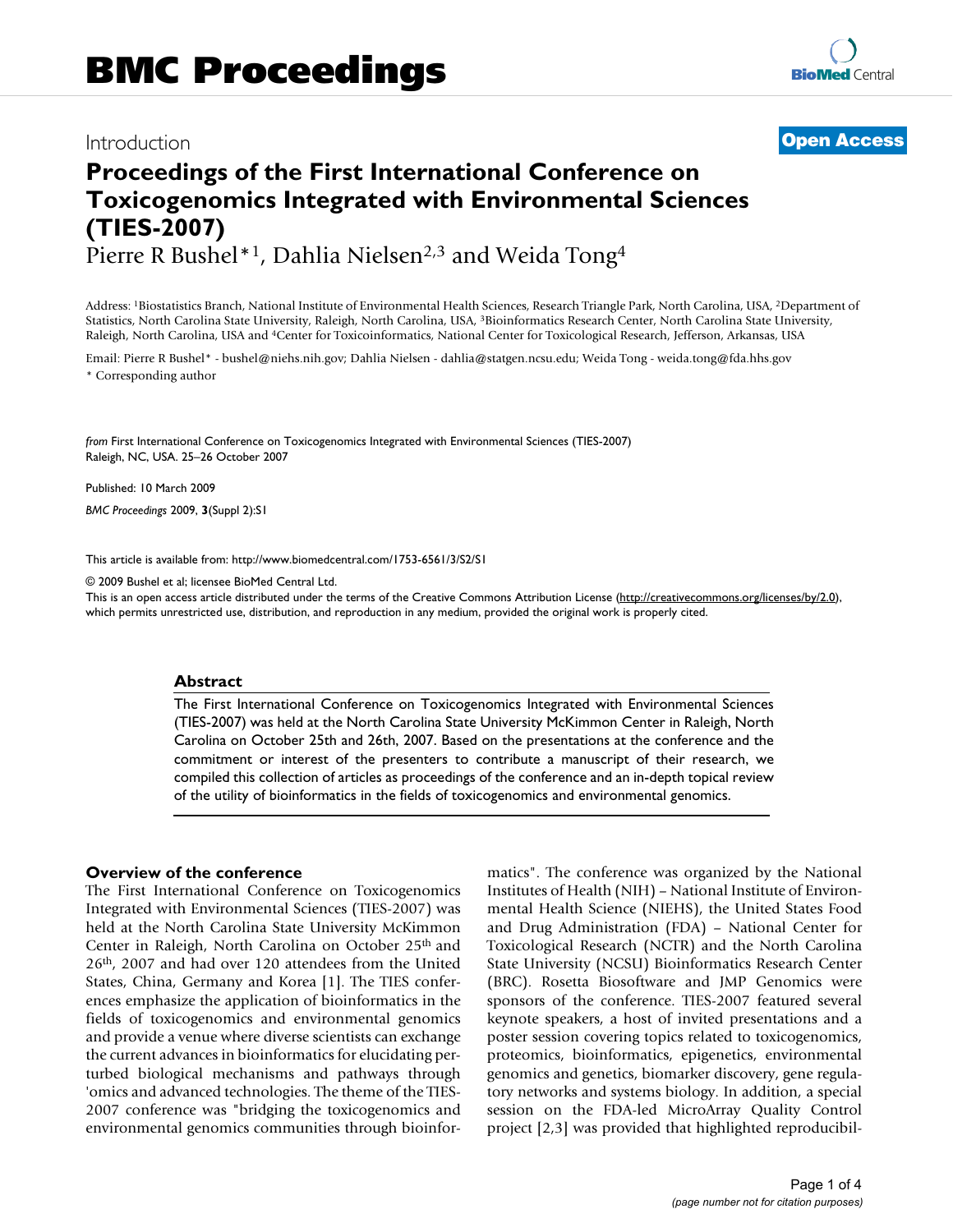ity of microarray analysis. Finally, four students competed for cash awards for the oral presentation of their poster. First place went to ClarLynda Williams of the Bioinformatics Program at the NCSU BRC, second place to Yunjung Kim of the Bioinformatics Program at the NCSU BRC, third place to Venus Welch at the Integrated Biosciences Program at Tuskegee University and fourth place to D. Ryan Georgianna at the Functional Genomics Program at the NCSU BRC.

The advent of toxicogenomics, a combination of the fields of toxicology and genomics, promises to facilitate the identification of potential human and environmental toxicants, and their putative mechanism(s) of action, through the use of genomics [4]. However, although a wealth of data has been collected and analyzed to assess risk and human health issues from exposure to toxicants, very little is still known about the biological processes that account for idiosyncratic toxicity or human genetics susceptibility to environmental stressors. Fortunately, environmental health sciences and genomics have taken form to leverage environmental exposures for a better understanding of the role of gene and gene-product expression and genetic variation in the development and progression of complex human diseases [5]. One of the main challenges in toxicogenomics and environmental genomics is managing and making sense of the abundance of the data to elucidate the interaction between genes and the environment in the development and progression of human diseases [6-10]. The papers presented in the TIES-2007 proceedings provide a glimpse of the utility of bioinformatics in the fields of toxicogenomics and environmental genomics, and a peak at the research advances and technologic developments at the forefront of these disciplines. Below is a synopsis of the student oral presentations and the MAQC special session that took place at TIES-2007.

# *Student oral presentations*

ClarLynda Williams, a doctoral candidate in the bioinformatics program at NCSU, Maritja Wolf from Lockheed Martin and Ann Richards, her mentor at the Environmental Protection Agency (EPA), aimed to chemically index the content of public genomic databases to make the data accessible in relation to other publicly available, chemically-indexed toxicological information. The five public genomic databases that contained data of chemogenomic interest were the Chemical Effects in Biological Systems (CEBS) knowledgebase, Public Expression Profiling Resources (PEPR) web database, ArrayExpress genomic repository, the Gene Expression Omnibus (GEO) repository, and the Environment, Drugs, and Gene Expression database (EDGE). After chemical exposure experiments were identified, the chemical space was defined through structural similarity and compared to the chemical space of public toxicological data from the EPA DSSTox project

[11]. By evaluating the chemical space of public genomic data in relation to public toxicological data, it was possible to identify classes of chemicals on which to develop methodologies for the integration of chemogenomic data into predictive toxicology by comparisons of experimental data across labs, chemicals, platforms and species.

Yunjung Kim, a doctoral candidate in the bioinformatics program at NCSU and Zhao-Bang Zeng, her mentor at the NCSU BRC, aimed to understand the multilocus linkage disequlibrium (LD) structure among SNPs in the human genome by testing hypotheses about 2- and 3-locus gametic disequilibrium via a resampling method. The usual way to test hypotheses about different orders of gametic disequilibrium is the likelihood ratio test (LRT). With large samples, the distribution of LRT statistic approximates a chi-square distribution with the degree of freedom equal to the difference of parameter numbers between the null model and the alternative model. For some tests such as two-locus gametic disequilibrium, the chi-square approximation still works very well. However, for tests of 3-locus or more gametic disequilibria, the asymptotic chi-square approximation no longer works especially when there are many unobserved haplotypes. As an alternative choice, they used a resampling method suggested by Long *et al.* [12] and constructed empirical distributions of statistics by resampling the observed data. Such empirical distributions avoid the large sample assumption at the expense of more computing time and may provide more reliable p-values for the test of higher order LD. This resampling method is illustrated with simulation experiments and analysis of the phased haplotype data from DeLuca *et al.* [13].

Venus Welch, a graduate student in integrative biosciences with a focus in environmental toxicology and toxicogenomics at Tuskegee University and Pierre R. Bushel, her mentor at NIEHS, embarked on a summer internship project in the Microarray and Genome Informatics group at NIEHS to ascertain the differences in gene expression patterns and biological pathways in the livers of rats exposed to chemical agents. Microarray gene expression data acquired from the livers of male Fisher rats, orally dosed with 1, 2- or 1, 4-dichlorobenzene (DCB, isomers used in pesticides) in single doses of 15, 150, and 1500 mg/kg for 6 and 24 hours was analyzed. A set of 463 genes that are involved in toxic response pathways were used to perform clustering and principal component analysis of the data resulting in a separation of the exposed animals by the toxic dose in 3-D space. Interestingly, at the 150 mg/kg for 24-hour exposure, ALT and AST enzyme levels from the 1, 4-DCB-treated animals were equivalent to 1, 2-DCB-control animals, where no necrosis was observed. However, the 1, 2-DCB-treated animals revealed elevated levels of the enzymes as well as necrosis in comparison to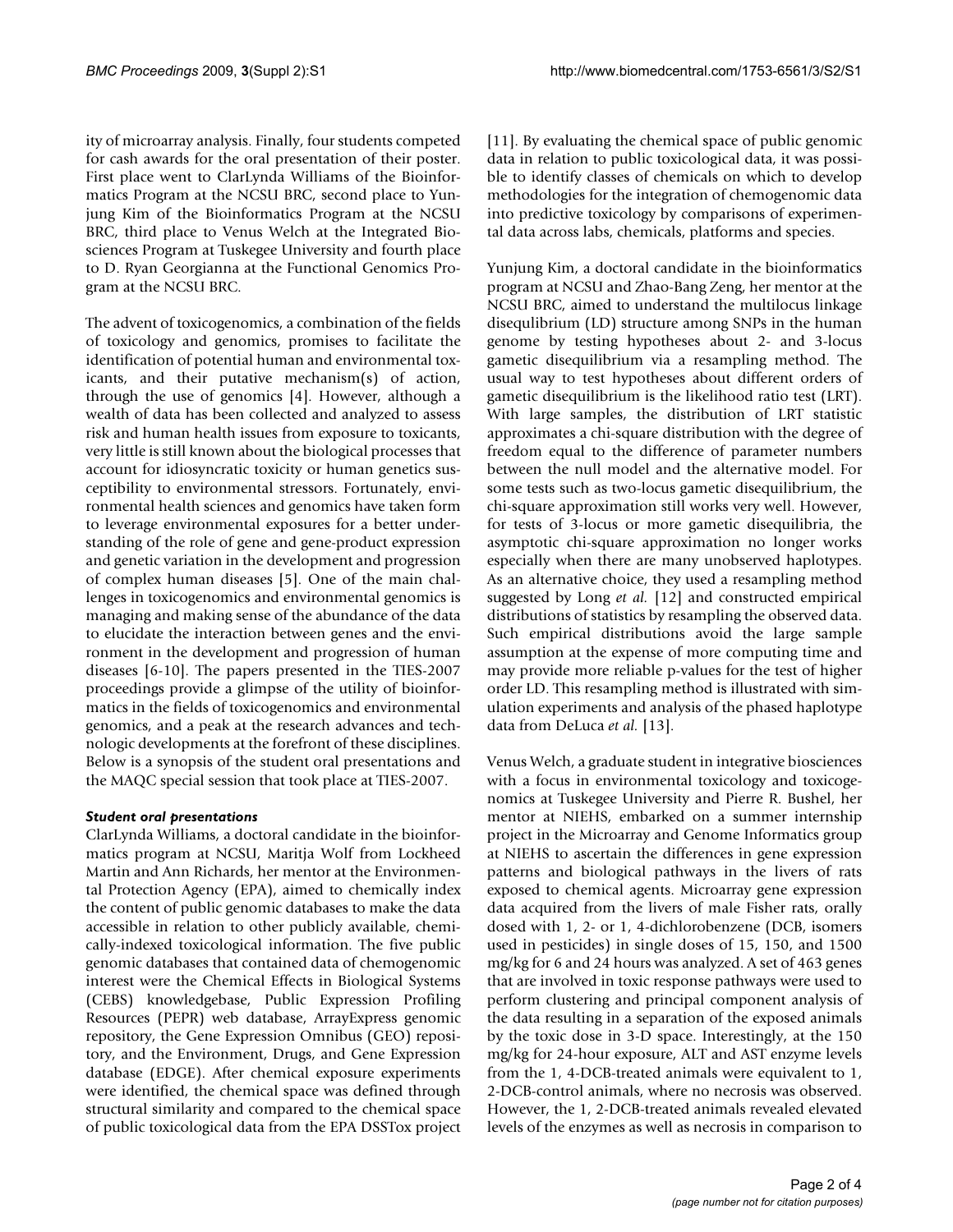control and 1, 4-DCB-treated animals. These end-point measurements were effective in anchoring the gene expression to the phenotype of the samples for pathways analysis. A central regulating role of tumor necrosis factor and genes that influence, or are related to, apoptosis, MAP kinase signaling and metabolism in the liver were revealed. However, *carnitine palmitoyltransferase 2* was found to be differentially expressed between the pathways generated from the 1, 2- and the 1, 4-DCB 150 mg/kg for 24 hours treated animals. Recent evidence from the gene expression analysis of a compendium of hepatotoxicants (including this 1,2- and 1,4-DCB data) supports these findings [14].

D. Ryan Georgianna, a doctoral candidate in the functional genomics program at NCSU, his mentor Gary A. Payne and others in the Department of Plant Pathology at NCSU, utilized an adaptation of the stable isotope labelling by amino acids on cell culture (SILAC) procedure to reliably quantify alterations in protein concentrations in response to temperature changes that regulate the biosynthesis of aflatoxin (a carcinogenic mycotoxin produced by *Aspergillus flavus* – a fungus found on several commodities such as corn, peanuts, cotton and tree nuts) [15]. SILAC relies on the quantitative incorporation of labelled amino acids into proteins to provide a powerful mass spectrometry based proteomics tool for rapid quantification of proteins. Aflatoxin production is inhibited at 37°C, the optimum temperature for growth of *A. flavus*. The comparison between conducive (28°C) and nonconducive (37°C) temperatures for aflatoxin biosynthesis revealed 31 proteins more abundant at 37°C and 18 more abundant at 28°C. Interestingly, the particular changes in the level of expression of the aflatoxin pathway enzymes seemed to closely follow the strong repression of both aflatoxin biosynthesis and transcription of the aflatoxin pathway genes observed at 37°C. Transcripts were present for 379 proteins quantified by SILAC, but their expression did not always correlate well with transcript levels of encoding genes. This is the first reported labelling of a multicellular (whole organism) free-living prototroph using the SILAC procedure to compare  ${}^{13}C_6$ -argininelabeled samples to  ${}^{12}C_6$ -arginine-labeled samples for quantitative proteomics.

# *MicroArray Quality Control (MAQC) special session*

The MAQC project is an FDA-led, community-wide effort aimed at reaching consensus within the microarray research community on best ways to assess quality, analyze and apply DNA microarrays. The MAQC project is divided into two phases, the phase I effort (MAQC-I) is to address the technical issues related to use of microarrays while phase II (MAQC-II) is focused on the issues related to the application of microarrays in clinics and risk assessment. This special session is to communicate the MAQC-

I results and conclusions with the research community through the TIES meeting.

Dr. Welda Tong from the FDA's National Center for Toxicological Research, a principle investigator in MAQC, started the session with an overview of the MAQC-I project and the status of the MAQC-II program. Specifically, he emphasized the impact of this project to the regulatory use of the microarray-based data. He indicated that the lessons learned from MAQC are paving the way for development of a Best Practice Guidance Document for future voluntary as well as regular submissions of pharmacogenomics data to the FDA and he indicated that, such a best practice document draft, a companion document to "Guidance for Industry – Pharmacogenomic Data Submission" was recently released for comments.

MAQC-I used six different commercial and one institutionally developed microarray platforms. Over 130 scientists from 51 organizations participated in the generation and analysis of this dataset, and important conclusions were drawn from this collaborative effort. Dr. Wendell Jones from Expression Analysis summarized the main findings and conclusions from MAQC-I. Specifically, when standard operating procedures for an assay are followed and the data is analyzed properly, the following is demonstrated: (1) High repeatability (within site) and reproducibility (between sites) for each platform; (2) High cross-platform comparability, including one- vs. two-color platforms; and (3) High correlation between quantitative gene expression (e.g. TaqMan) and microarray platforms, where the few discordant measurements were found, mainly, due to probe sequence and thus target location. These findings were further discussed and demonstrated in more detail by Dr. Yulin Luo's (Panomics, Inc.) presentation on "Evaluation of DNA Microarray Results with Quantitative Gene Expression Platforms", Dr. Russ Wolfinger's (SAS) presentation on "Performance Comparison of One-Color and Two-Color Platforms", and Dr. Anne Lucas' (Agilent Technologies) presentation on "Evaluation of External RNA Controls for the Assessment of Microarray Performance".

The MAQC-I evaluated various gene selection rules to determine the reproducible gene lists across labs and across platforms. It was found that within-lab, cross-lab and cross-platform reproducibility is likely to be reached if fold change (FC) is used as a primary ranking/selection criterion but not to be reached if p-value from a simple Ttest is used as a primary ranking/selection criterion. Dr. Ed Lobenhofer (Cogenics, Inc.) discussed the results from the rat toxicogenomic study of this project to demonstrate the MAQC findings; i.e., FC ranking coupled with a less stringent P-value cutoff might be a reasonable way to balance reproducibility and statistical significance. These findings